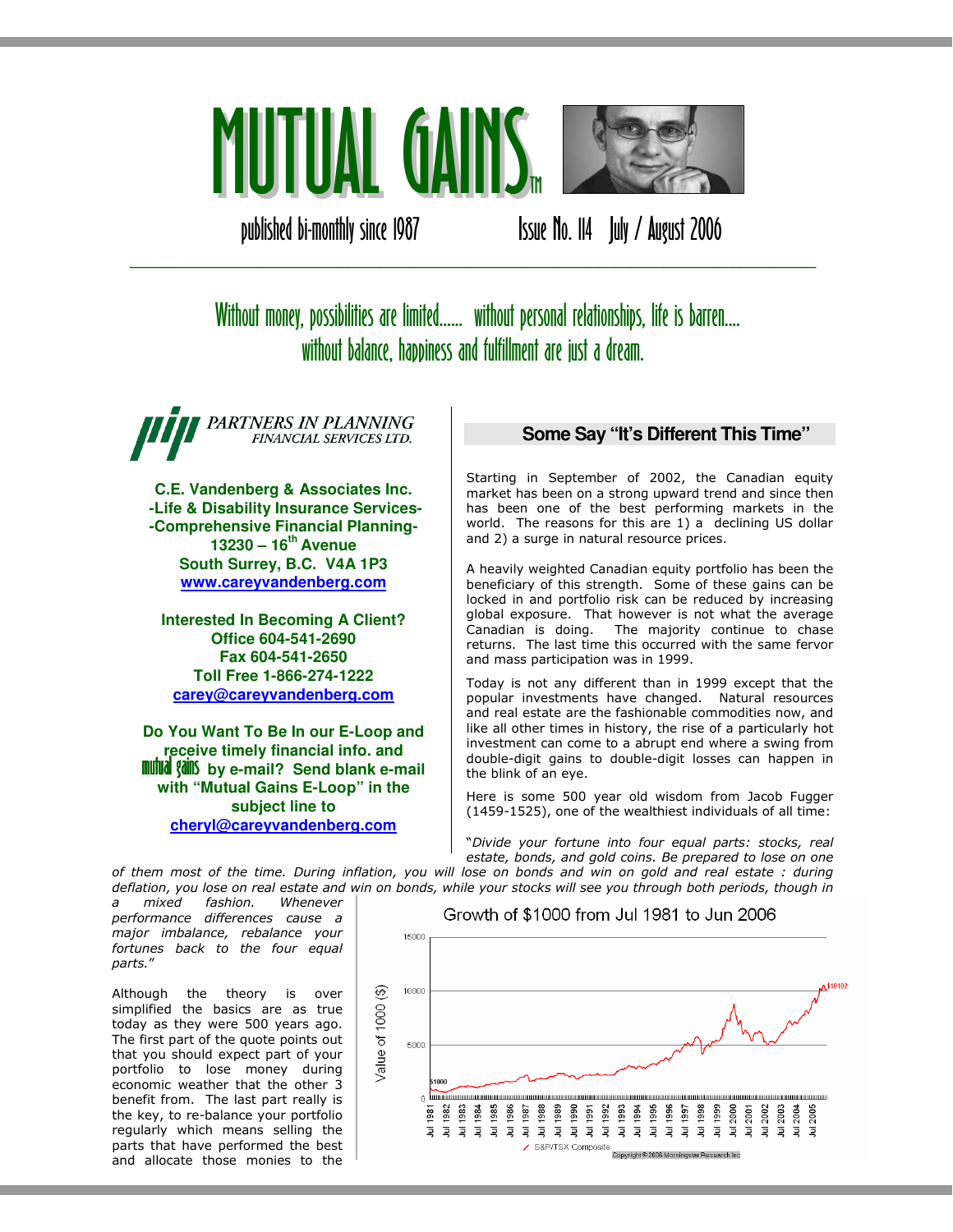areas that have lagged.

We are enjoying growth in natural resources and real estate today yet like everything those leaders of today will be the laggards of tomorrow. When it does how will your portfolio be positioned? Will you be holding yesterday's winners?

## **Just Because It's Where You Live Doesn't Mean It's The Best**

Would you consider investing 60% or more of your portfolio in Iceland? Probably not, yet Icelanders do exactly that by investing 60% of their investment portfolios in their native Icelandic companies, the ones they are most familiar with.

You may think it ridiculous to invest heavily in Iceland. That however is exactly what someone living in Iceland, Germany, Japan, the U.S., the U.K. or Brazil may think about you investing most of your money in Canada.

Like Icelanders, Canadians have most of their investments in the country they live. Sure, Canada has more people, more companies and overall more investment opportunities than Iceland, but on a global basis the Canadian market still only makes up 3% of the total value of all of the world's investments. The world is our oyster. Comb its beaches.

## **We've Seen This Interest Rate Movie Before**

Like in times past, a surge of inflation gets economists and governments alike concerned which sets up a scenario like this:

Economic growth presses onward and upward. More and more people become employed until you see 'help wanted' signs in abundance. The economy goes into overdrive and the inflation balloon continues to be pumped with air.

The Canadian government raises interest rates to cool the blazing economy. At the same time, the U.S. economy falls off a cliff because of the rising interest rates in the U.S. U.S. demand for Canadian products plummets because Canadian stuff is getting to darned expensive. Canadian manufacturing, already on the brink of recession hits bottom. Ontario's economy stumbles and the rest of the country is dragged down with it.

That scenario is only theoretical, and may be an exaggeration of what could transpire. It is the assembling of a few very basic economic principals that has created this picture in the past. If the Bank of Canada and, or the U.S. overreacts to higher inflation by raising interest rates too much interest rates will fall again.



**U.S. Equity Market – A Quick Snapshot** 

Volatility aside, the most attractive feature of the U.S. equity market is its valuation. The P/E ratio is currently at historic lows. The P/E ratio of the S&P 500 is under 16 and is at a ten-year low. As the graph shows, the current P/E level is below the 17.5 average since 1960.

According to an investment manager based in Dublin, one I use to manage a part of many of my client's portfolios, "This is an anomaly as corporate earnings are at record levels and corporate balance sheets are not over leveraged. This is the most opportune time to be invested in equities."

Chart Source: Bloomberg and wsj.com

#### **Canada Savings Bonds – There Are Much Better Alternatives**

Canada Savings Bonds continue to be a popular savings vehicle and often utilized through company payroll deductions schemes. They have however been losing their lustre as other financial institutions have come out with much more attractive alternatives, namely higher interest rates and quicker access to the cash when you need it.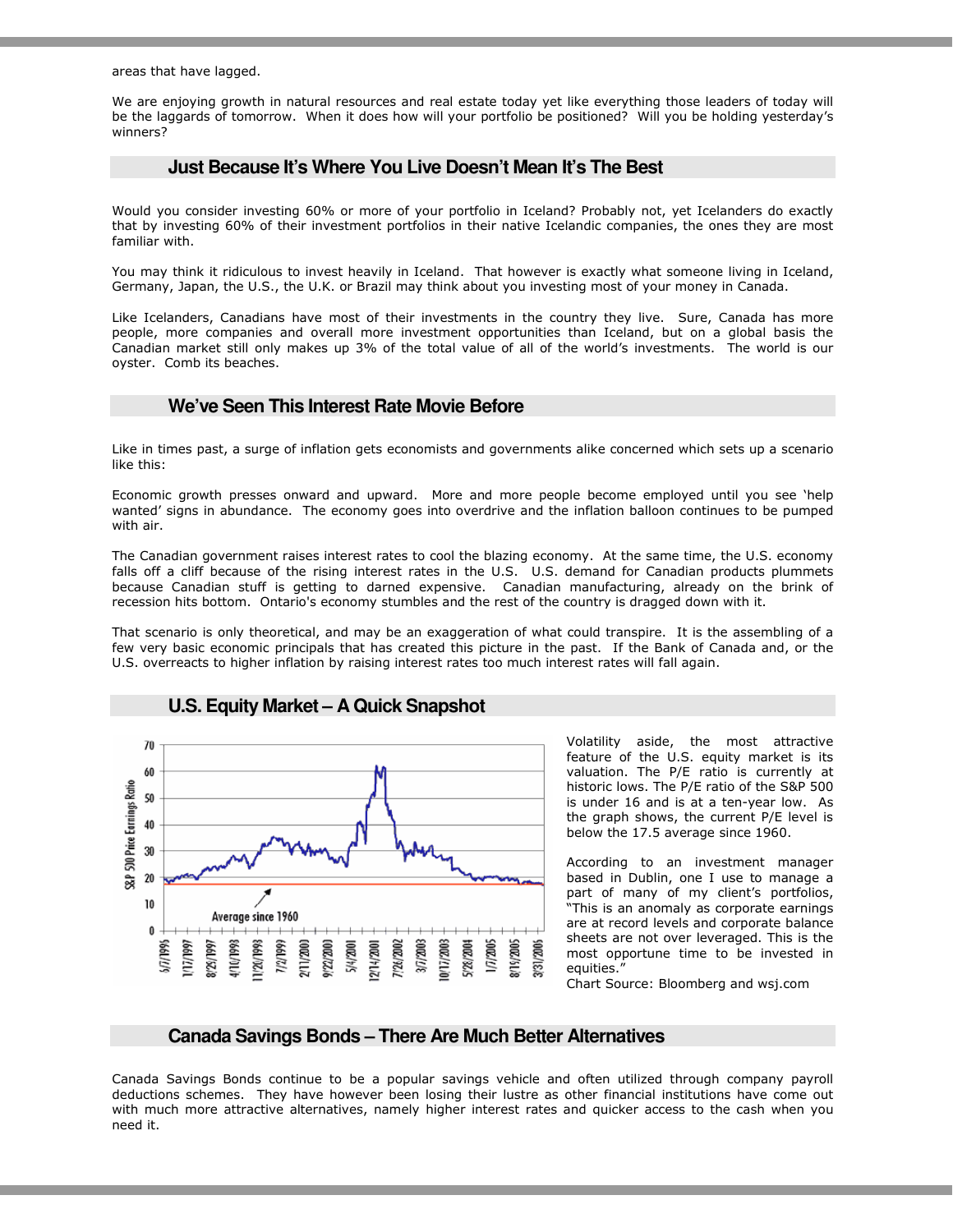One of the attractions of CSB's is they used to have a rate guarantee. This proved to be great for you but not so great for the government. As interest rates declined to historic lows the government found themselves paying out higher interest than it need to. Therefore, CSB's no longer carry a rate guarantee. This means when interest rates fall you get paid less. The government does pay higher interest to you when interest rates are going up however there are several financial institutions that are paying over 1% per year more on their respective "high interest" or "investment savings" accounts with some very attractive features that CSB's just don't have. These are:

- Full transferability of your cash between your chequing account to your high interest or "investment" savings either by phone or on the bank's website.
- Interest paid for each day you have your money deposited. This isn't the case with CSB's where if you take your money out as late as the very last day of the month you don't earn any interest for that whole month.

I have set up "high interest / investment savings accounts" for many of the clients I work with. I have one as do both of my sons. I often recommend money be deposited to a high interest savings account automatically for "deferred expenses". These include things that only happen once a year (a trip, holiday or time off work) or a major expense that is contemplated (i.e. a new / newer car) or a major house repair (i.e. New roof).

If you are interested in this idea for your situation you can e-mail or call me directly. If you currently have money just sitting in a chequing account earning virtually zero this idea is a must. I'd be happy to discuss your options.

# **A Gift For You From Stephen Harper - Use It And Pay It Forward**

The government's gift to you was in the last budget. If you regularly make charitable donations this gift from Stephen Harper can mean your donations can cost you almost nothing, and could quite possibly put money in your pocket as well. In some cases, more money than you actually donated.

The change in the budget is this. You can now give to a charity of your choice, publicly traded investments and not have to pay tax on the capital gain. The key to maximize your benefit is to find an investment where you can write off the entire investment, saving yourself \$3,100 to \$4,400 in tax (on \$10,000). You then donate the investment and get a donation credit. This combination of deduction and credit saves you just over \$10,000 in tax. \$10,000 invested and then donated means \$10,000 back to you in tax.

The investment that has stood the test of time for 100% tax deductibility is a flow through share investment. They have been offered in Canada year after year since the fifty's. With flow through shares you can write off your full investment which means a \$10,000 investment can save you up to \$4,400 in tax. There are a handful of B.C. only flow through share offerings that have an extra tax credit, saving you an additional \$1,600. This can bring your total tax savings to \$6,000 on a \$10,000 investment.

You can stop there if you prefer or you can go one step further and use your investment as a charitable donation. This is where Stephen Harper's gift to you comes in, the one he gave us in the last Federal Budget. I did mention it in the last issue of Mutual Gains but it definitely needs repeating. If you donate your investment to a charity you pay no tax on the capital gain. Here is how the numbers look:

Invest \$10,000. Get \$6,000 back in tax savings for making the investment (that is including the B.C. only flow through share offerings I mentioned earlier). Donate your investment to a charity in 18 months or more (assuming your investment is worth the same amount) and you save an additional \$4,400 in tax.

The short and sweet is you invest \$10,000 and get \$10,400 in tax. If the investment is only worth \$8,000 when you donate it your total tax savings would be \$9,500. No matter how you slice it, we've been given a gift. All you need to do is use it today and "pay it forward".

This strategy should be considered seriously for anyone who makes charitable donations every year. If you give cash you only save \$400 per \$1,000. If you give a flow through share investment you can save an extra \$600 per \$1,000.

Call or e-mail me and I'd be happy to work out some numbers for you.

Note: If you don't intend to donate your investment, flow through shares are an excellent way to get a tax deduction in a high income year and sell them when your income is lower.

## **An OAS Clawback Elimination Strategy**

If your retirement income is over \$62,000 and you are 65 or older then the government is reducing or "clawing back" your Old Age Security (OAS). For every \$1 of taxable income you get over \$62,000 your OAS is reduced by 15 cents.